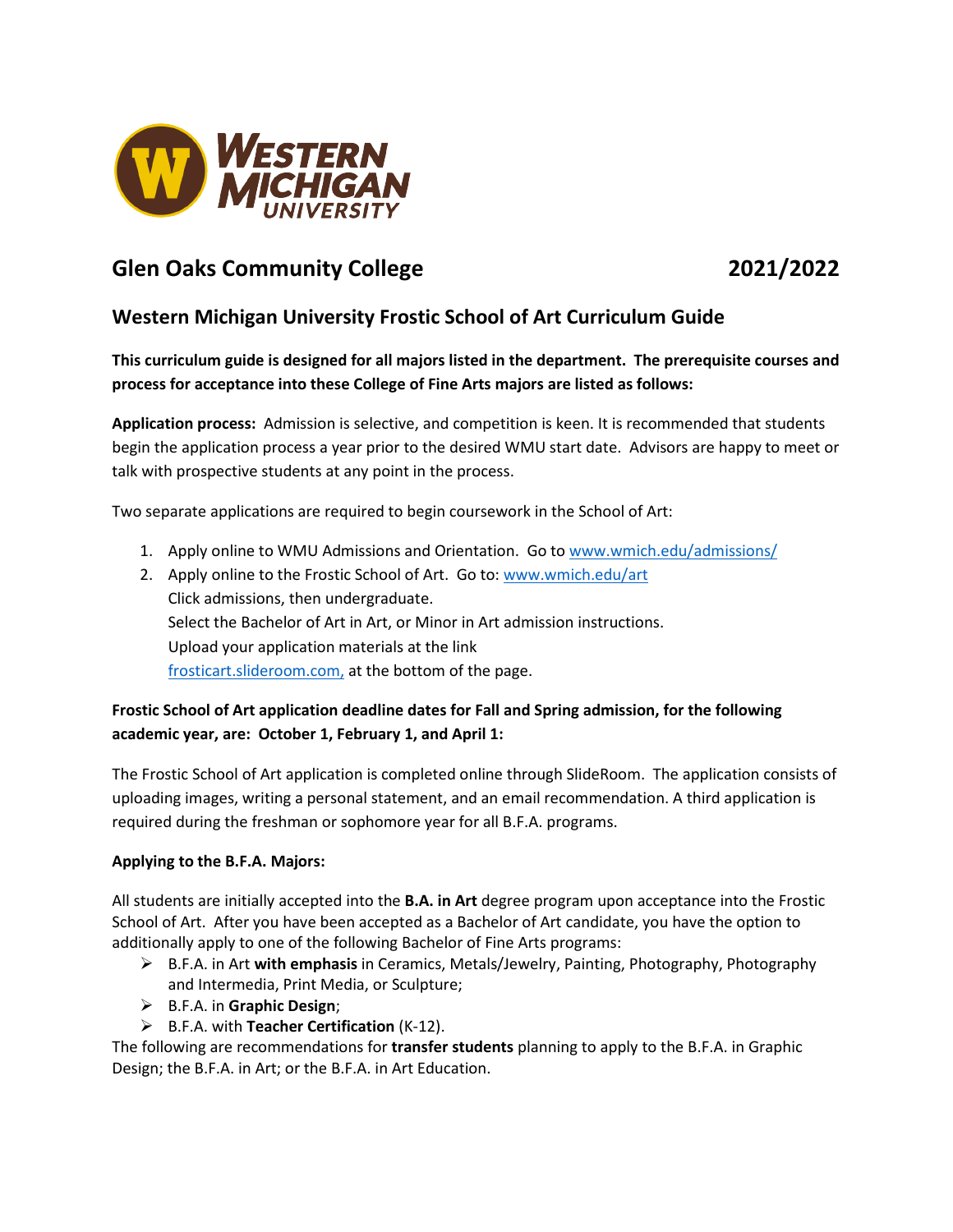### **B.F.A. in Graphic Design application:**

The B.F.A. in Graphic Design requires a three-year sequence of design courses that can only be taken at WMU. Completion or enrollment in 12 credits of Art Basic Studio foundation courses and 3 credits of an Art History course is required to complete the B.F.A. in Graphic Design application.

The art faculty set the application deadline each January for the following fall. Application submission will be due around the second week in February. Applications are only accepted once a year at this time to select students for the following semester. Visit the WMU art website for information regarding application dates.

**Please note that at least half of the required credits for each major must be completed at WMU even in cases when more than half of the required courses are available to take as transfer credits.**

|  |  | Courses that can be taken at Glen Oaks for transfer to WMU's Graphic Design major: |
|--|--|------------------------------------------------------------------------------------|
|--|--|------------------------------------------------------------------------------------|

| <b>WMU courses</b>               | <b>Glen Oaks equivalent courses</b> |
|----------------------------------|-------------------------------------|
| ART 1040 - Object Drawing        | <b>ART 104</b>                      |
| ART 1050 - Drawing Studio        | <b>ART 105</b>                      |
| ART 1070 - Form and Surface      | <b>ART 107</b>                      |
| ART 1080 - Form and Space        | <b>ART 108</b>                      |
| ART 2200 - Caves to Cathedrals   | <b>ART 220</b>                      |
| ART 2210 - Modern and Postmodern | <b>ART 221</b>                      |

#### **B.F.A. in Art Education application:**

Completion or enrollment in twelve credits of Art Basic Studio foundation courses is required to complete the B.F.A. in art education application (ART 104, 105, 107, 108 – see above). Also required are 30 credit hours earned and completion of ED 2500. A minimum overall GPA of 2.75 is required.

The art faculty set the application deadline each January for the following fall. Application submission will be due around the third week in February. Applications are only accepted once a year at this time to select students for the following Fall semester. The B.F.A. in Art Education requires a two-year sequence of professional courses that can only be taken at WMU. Please visit the WMU Art website for information regarding the application deadline dates.

| Courses that can be taken at Glen Oaks for transfer to WMU's Art Education major: |                                     |  |
|-----------------------------------------------------------------------------------|-------------------------------------|--|
| <b>WMU courses</b>                                                                | <b>Glen Oaks equivalent courses</b> |  |
| ART 1040 - Object Drawing                                                         | <b>ART 104</b>                      |  |
| ART 1050 - Drawing Studio                                                         | <b>ART 105</b>                      |  |
| ART 1070 - Form and Surface                                                       | <b>ART 107</b>                      |  |
| ART 1080 - Form and Space                                                         | <b>ART 108</b>                      |  |
| ART 2200 - Caves to Cathedrals                                                    | <b>ART 220</b>                      |  |
| ART 2210 - Modern and Postmodern                                                  | <b>ART 221</b>                      |  |
| ART 2300 - Ceramics                                                               | <b>ART 151</b>                      |  |
| ART 2310 - Sculpture                                                              | <b>ART 231</b>                      |  |
| ART 2100 - Life Drawing                                                           | <b>ART 210</b>                      |  |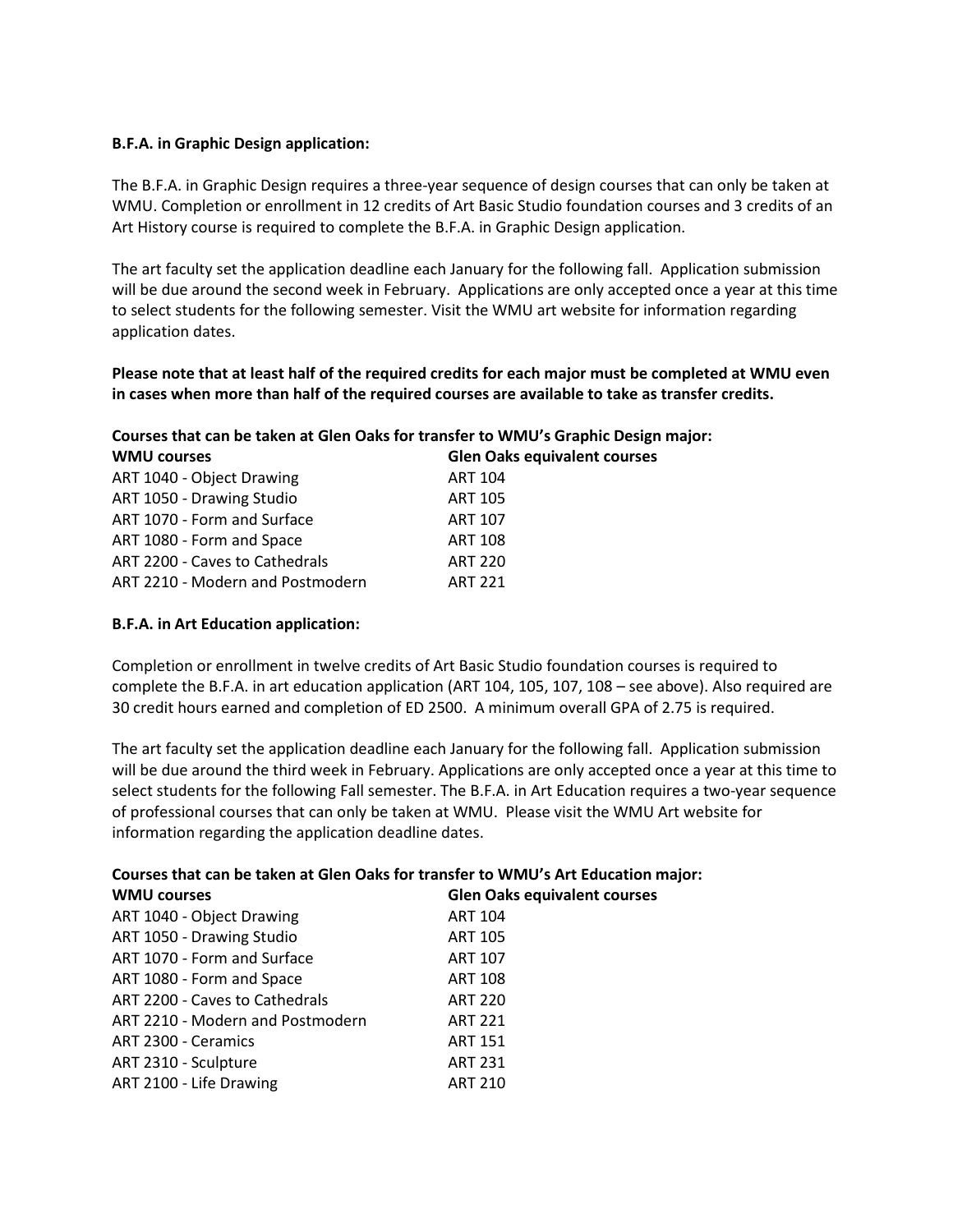ART 2400 - Painting ART 244

#### **B.F.A. in Art with Emphasis application:**

Completion of the twelve credits of Art Basic Studio foundation courses and the completion or enrollment of beginning level art studio courses of the chosen emphasis area is required for the B.F.A. in Art with Emphasis application. Emphasis areas of choice are: Painting, Photography and Intermedia, Photography, Ceramics, Metals/Jewelry, Printmedia, and Sculpture.

The art faculty set the application deadline each fall and spring semester for the following semester. Please visit the WMU Art website for information on the application dates.

| Courses that can be taken at Glen Oaks for transfer to WMU's Fine Arts major: |                                     |
|-------------------------------------------------------------------------------|-------------------------------------|
| <b>WMU courses</b>                                                            | <b>Glen Oaks equivalent courses</b> |
| ART 1040 - Object Drawing                                                     | <b>ART 104</b>                      |
| ART 1050 - Drawing and Creativity                                             | <b>ART 105</b>                      |
| ART 1070 - Form and Surface                                                   | <b>ART 107</b>                      |
| ART 1080 - Form and Space                                                     | <b>ART 108</b>                      |
| ART 2200 - Caves to Cathedrals                                                | <b>ART 220</b>                      |
| ART 2210 - Modern and Postmodern                                              | <b>ART 221</b>                      |
| ART 2300 - Ceramics                                                           | <b>ART 151</b>                      |
| ART 2310 - Sculpture                                                          | <b>ART 231</b>                      |
| ART 2100 - Life Drawing                                                       | <b>ART 210</b>                      |
| ART 2400 - Painting                                                           | <b>ART 244</b>                      |
| ART 2450 - Graphic Design                                                     | <b>ART 115</b>                      |
| Studio electives – courses that do not                                        | ART 160, 170, 241, 242, 243, 245,   |
| have direct equivalents at WMU but                                            | 246, 252, 253, 260                  |

That may be used as electives in the major

#### **B.A. in Art:**

**Applying to the B.A. in Art Major:** All students are accepted into the B.A. in Art degree program upon acceptance by Western Michigan University Admissions and by separate application to the Frostic School of Art. Visit the WMU art website at www.wmich.edu/art for information regarding application deadline dates.

#### **Courses that can be taken at Glen Oaks for transfer to WMU's B.A. in Art major:**

| <b>WMU courses</b>               | <b>Glen Oaks equivalent courses</b> |
|----------------------------------|-------------------------------------|
| ART 1040 - Object Drawing        | <b>ART 104</b>                      |
| ART 1050 - Drawing Studio        | <b>ART 105</b>                      |
| ART 1070 - Form and Surface      | <b>ART 107</b>                      |
| ART 1080 - Form and Space        | <b>ART 108</b>                      |
| ART 2200 - Caves to Cathedrals   | <b>ART 220</b>                      |
| ART 2210 - Modern and Postmodern | <b>ART 221</b>                      |
| ART 2300 - Ceramics              | <b>ART 151</b>                      |
| ART 2310 - Sculpture             | <b>ART 231</b>                      |
| ART 2100 - Life Drawing          | <b>ART 210</b>                      |